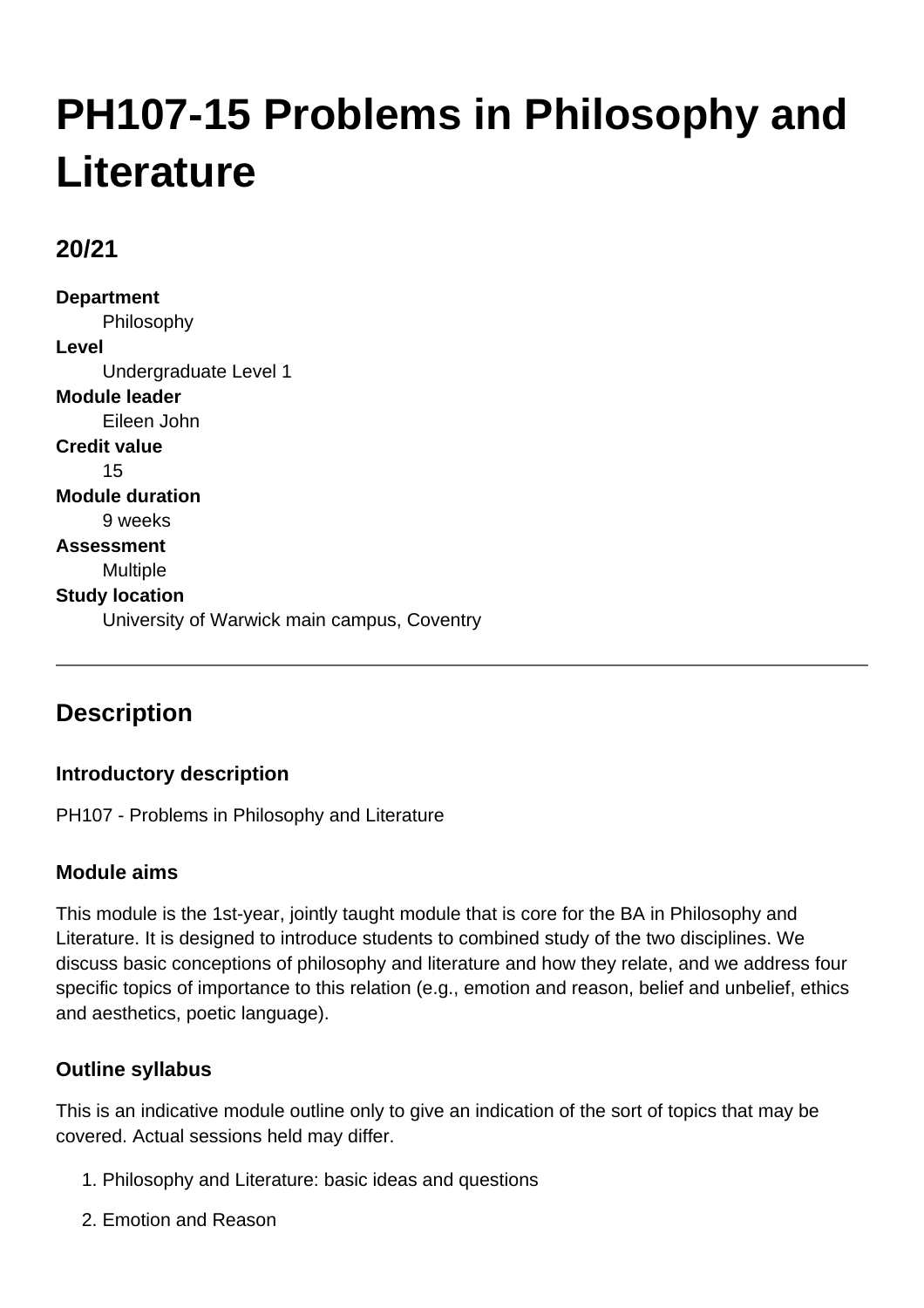Weeks 2 and 3: J. M. Coetzee, The Lives of Animals Extracts from: Aristotle, Poetics Thomas Nagel, 'What is it like to be a bat?' Adam Smith, The Theory of Moral Sentiments

3. Belief and Unbelief

Week 4: Flannery O'Connor, short stories: "A Good Man is Hard to Find"; "Everything That Rises

Must Converge"; the three O'Connor stories are all included in a pdf here Week 5: Flannery O'Connor, "A Temple of the Holy Ghost"; "Novelist and Believer"; Pierre Teilhard de Chardin, "Faith in Man" (1959, trans. 1964)

Ethics and Aesthetics 4.

Weeks 7 and 8: Toni Morrison, The Bluest Eye Extracts from: Immanuel Kant, The Critique of Judgement Pierre Bourdieu, Distinction: A Social Critique of the Judgement of Taste Iris Murdoch, The Sovereignty of Good

5. Poetic Language

Week 9: William Wordsworth, "The Brothers" Week 10: Martin Heidegger, ". . . Poetically Man Dwells . . ."; Friedrich Hölderlin, 'In Lovely Blue'

#### **Learning outcomes**

By the end of the module, students should be able to:

- Understand how central themes are addressed in the core texts, and understand how philosophical and literary concerns combine in addressing these themes;
- Articulate their own views on how to interpret and evaluate the achievements of the core texts, showing ability to support claims with textual detail, enter into debate and respond constructively to other points of view;
- Critically analyse and evaluate philosophical and interpretive arguments on central issues in philosophy and literature;
- Recognize the distinctive contributions made by various texts that have combined philosophical and literary significance.

## **Indicative reading list**

(included in syllabus above)

## **Interdisciplinary**

Co-taught across two departments.

## **Subject specific skills**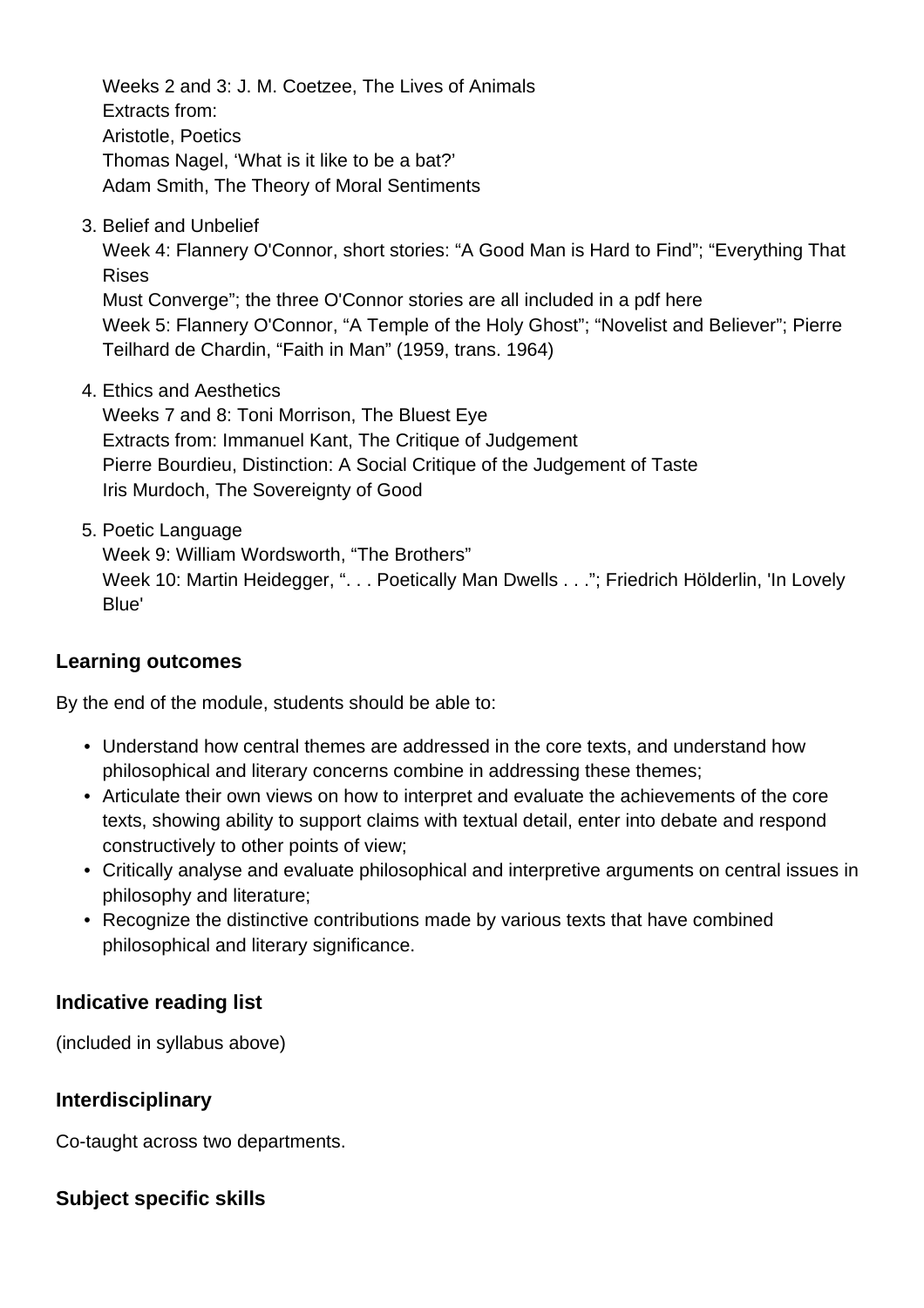- Understanding of what it means to bring the disciplines of philosophy and literature together
- Apply philosophical concepts and arguments to literary works and vice versa
- Ability to critically discuss literary and philosophical texts
- Ability to support claims with textual detail, enter into debate and respond constructively to other points of view

#### **Transferable skills**

- Close reading, analysis and interpretation of complex texts
- Ability to discuss complex texts and identify themes
- Ability to communicate (both oral and written communication)

# **Study**

# **Study time**

| <b>Type</b>    | <b>Required</b>                      |
|----------------|--------------------------------------|
| Lectures       | 9 sessions of 1 hour 30 minutes (9%) |
| Other activity | 30 minutes (0%)                      |
| Private study  | 136 hours (91%)                      |
| Total          | 150 hours                            |

#### **Private study description**

No private study requirements defined for this module.

#### **Other activity description**

Private study

# **Costs**

No further costs have been identified for this module.

# **Assessment**

You do not need to pass all assessment components to pass the module.

#### **Assessment group A1**